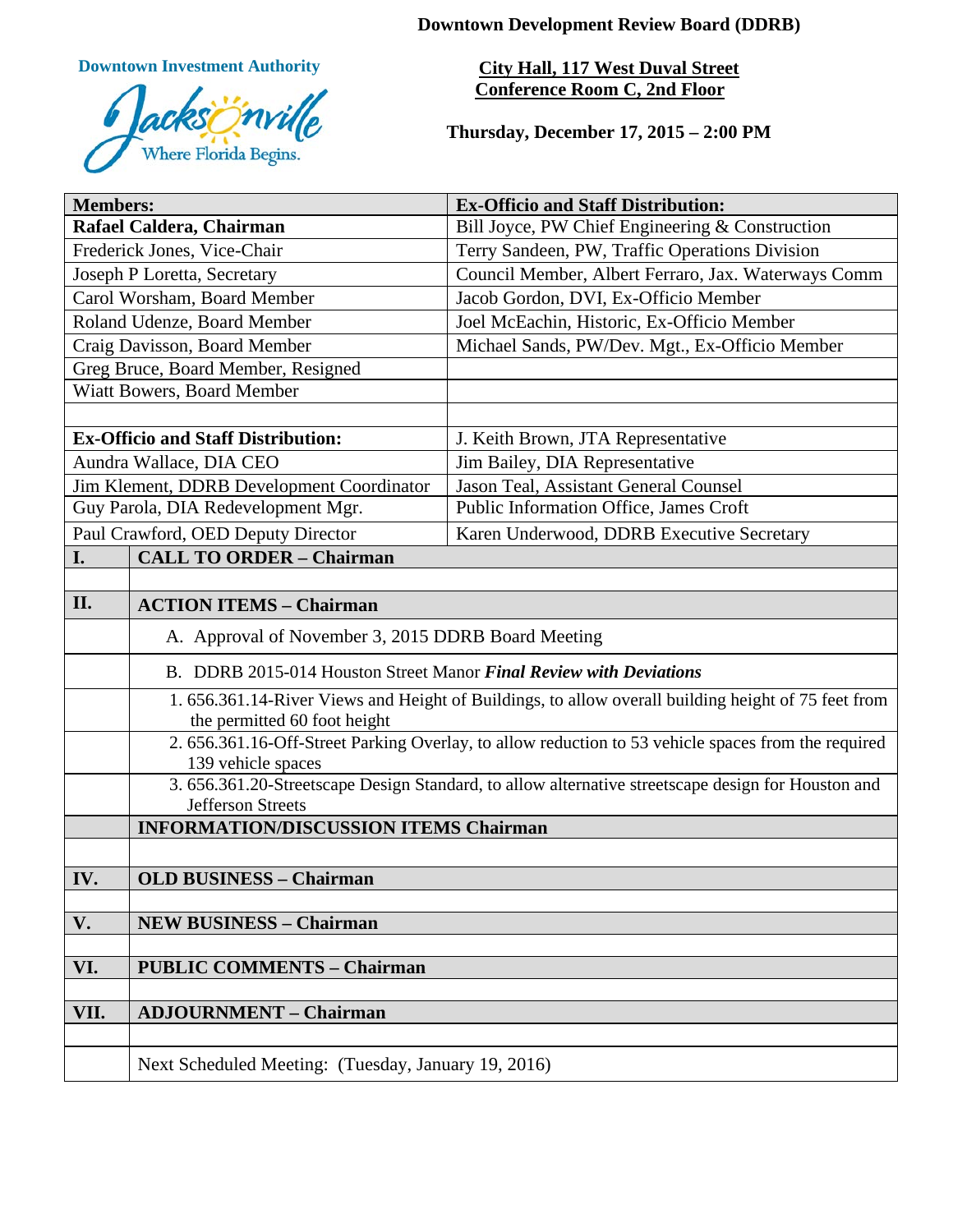

**Downtown Investment Authority <b>Downtown** Development Review Board (DDRB)

**City Hall, 117 West Duval St. 2nd Floor, Conference Room C**

*Thursday, December 17, 2015- 2:00 p.m.*

#### *MEETING* **MINUTES**

**Board Members Present:** Chairman R. Caldera, F. Jones, J. Loretta, C. Worsham, R. Udenze, C. Davisson and W. Bowers

**Board Members Not Present:** 

**DIA Board Members Present:** None

**DIA Staff Present:** Jim Klement, Staff Liaison; and Karen Underwood, Executive Secretary

**Representing Office of City Council:** Albert Ferraro

**Representing Office of the Mayor: None**

**Representing Office of General Counsel:** Jason Teal

## **I. CALL TO ORDER**

Chairman Caldera convened the meeting with a quorum present and called the meeting to order at approximately 2:00 p.m.

Chairman Caldera asked anyone wishing to speak on a particular project to complete a public speaker card and reminded Board members to disclose if they had any ex-parte communication with any of the applicants presenting projects today or conflicts of interest prior to the item being addressed by the Board.

## **II. ACTION ITEMS**

## **A. APPROVAL OF THE November 3, 2015 DDRB BOARD MEETING MINUTES**

## **A MOTION WAS MADE BY BOARD MEMBER WORSHAM AND SECONDED BY BOARD MEMBER BOWERS APPROVING THE NOVEMBER 3, 2015 DDRB MEETING MINUTES. THE MOTION PASSED UNANIMOUSLY 6-0.**

Board Member Udenze attended the meeting after the minutes were approved.

# **B. DDRB 2015-014, HOUSTON STREET MANOR FINAL REVIEW WITH DEVIATIONS.**

Board Member Worsham disclosed that she had a conversation with Janet Whitmill regarding the location of utilities and trees along the street level property.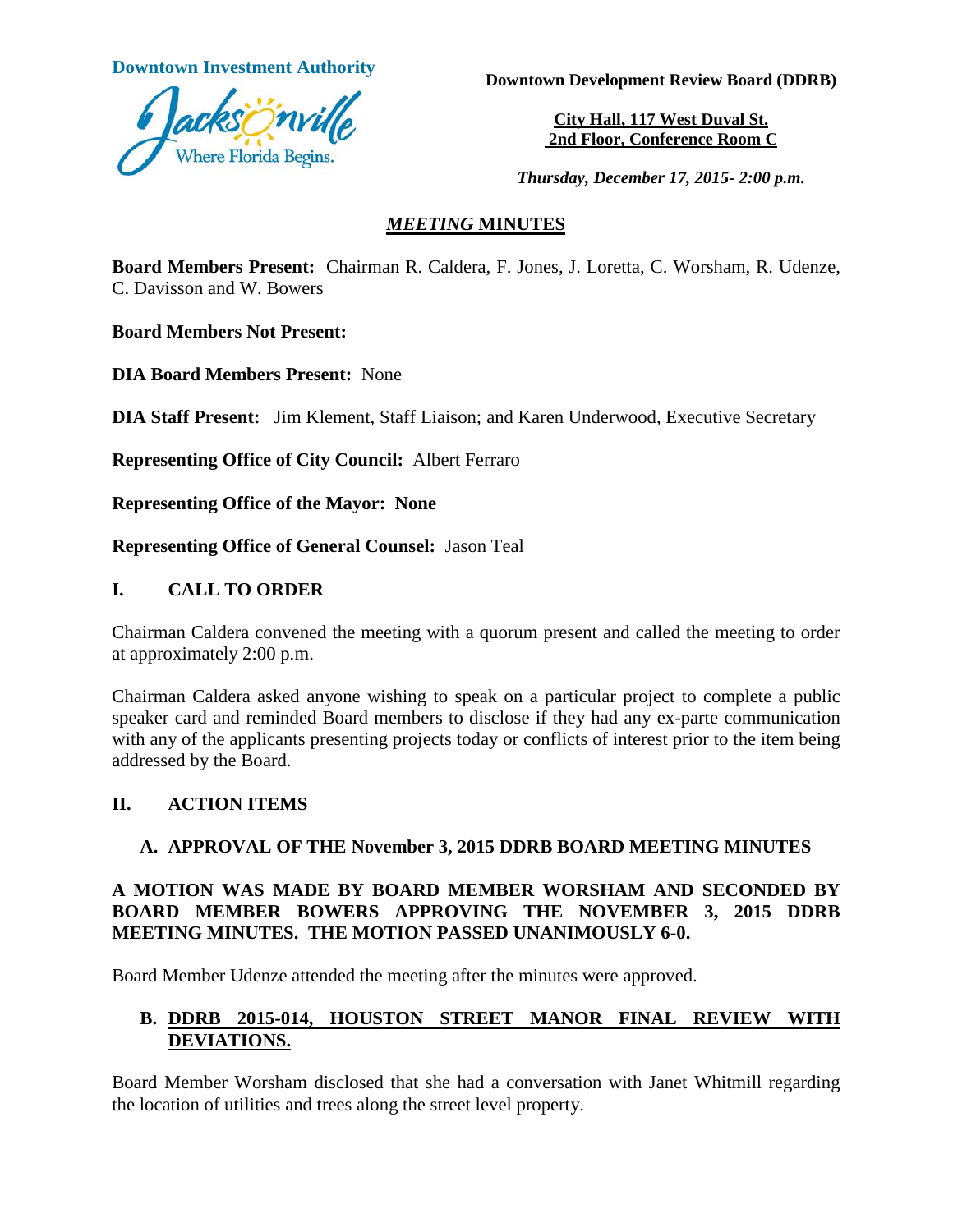Downtown Development Review Board (DDRB) December 17, 2015 Page 2 of 3

Mr. Klement reviewed the staff report dated December 17, 2015 for DDRB Application 2015 - 014 request for final review with deviations.

Jimmy Johns, Solid Rock Engineering, and Dan Ionescu provided a presentation.

Jim Klement shared a summary of the Walker Study addressing general Downtown parking.

**A MOTION WAS MADE BY BOARD MEMBER UDENZE AND SECONDED BY BOARD MEMBER WORSHAM APPROVING DDRB 2015-014 DEVIATION 656.361.14 RIVER VIEWS AND HEIGHT OF BUILDINGS, TO ALLOW OVERALL BUILDING HEIGHT OF 75 FEET FROM THE PERMITTED 60 FOOT HEIGHT. THE MOTION PASSED UNANIMOUSLY 7-0.**

**A MOTION WAS MADE BY BOARD MEMBER JONES AND SECONDED BY BOARD MEMBER DAVISSON APPROVING DDRB 2015-014 DEVIATION 656.361.16 OFF STREET PARKING OVERLAY, TO ALLOW REDUCTION TO 53 VEHICLE SPACES FROM THE REQUIRED 139 VEHICLE SPACES. THE MOTION PASSED UANIMOUSLY 7-0.**

**A MOTION WAS MADE BY BOARD MEMBER LORETTA AND SECONDED BY BOARD MEMBER WORSHAM APPROVING DDRB 2015-014 DEVIATION 656.361.20 STREETSCAPE DESIGN STANDARD, TO ALLOW ALTERNATIVE STREETSCAPE DESIGN FOR HOUSTON AND JEFFERSON STREETS. THE MOTION PASSED UNANIMOUSLY** 

**A MOTION WAS MADE BY BOARD MEMBER UDENZE AND SECONDED BY BOARD MEMBER LORETTA APPROVING DDRB 2015-014 FOR FINAL REVIEW. THE MOTION PASSED UNANIMOUSLY 7-0.** 

## **III. INFORMATION/DISCUSSION ITEMS**

None

## **IV. OLD BUSINESS**

Chairman Caldera inquired about the proposed workshop for the Design Guidelines criteria. Jim Klement considered postponing the workshop at a later date. He also reported that DIA has two (2) Board Member appointees that are going through the legislative process. The CRA Plan seizes the old Master Plan out of the design guidelines.

The Board Members discussed DDRB vacancies.

## **V. NEW BUSINESS**